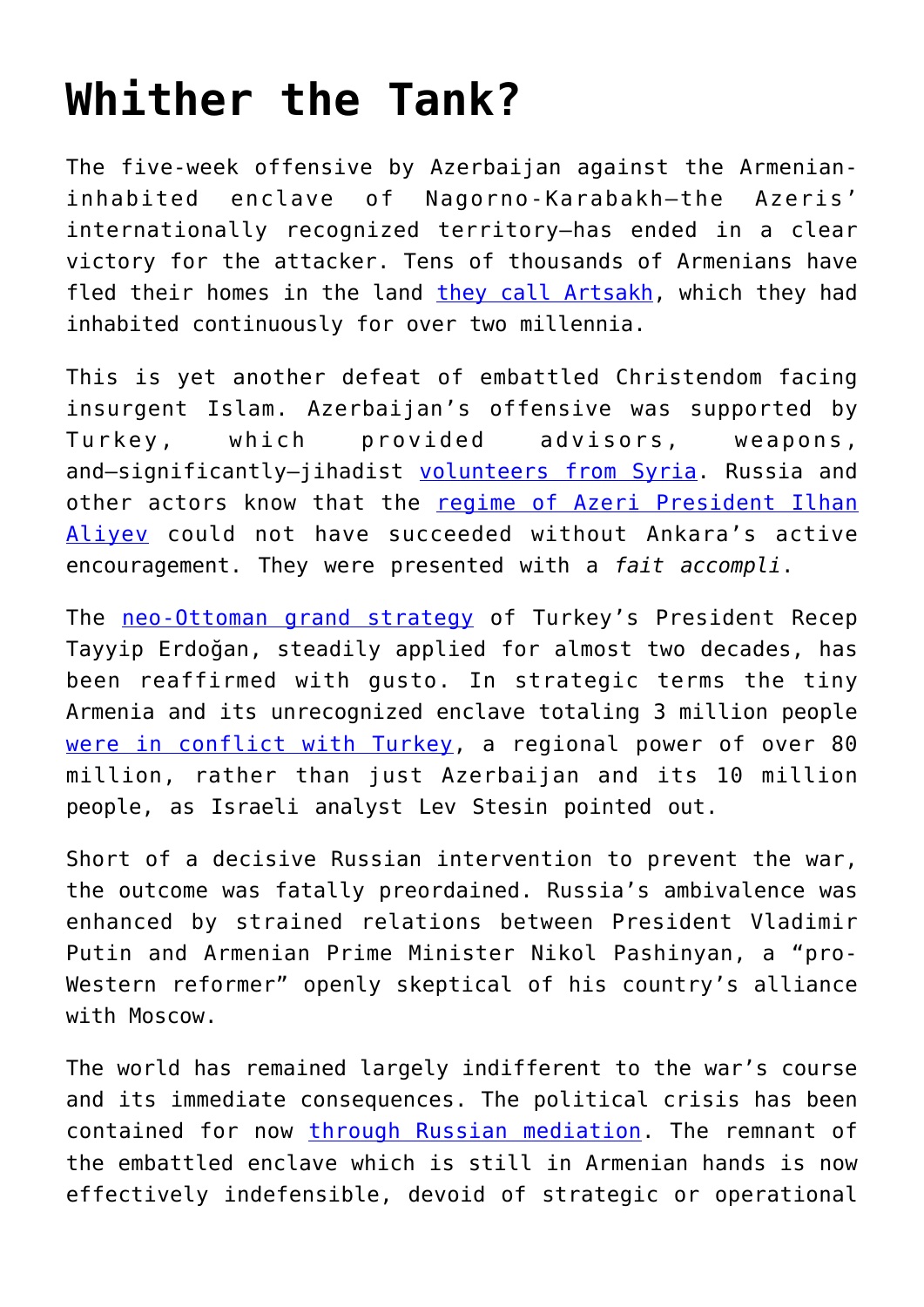depth. Beyond the ceasefire agreement's five-year term its future is uncertain, and probably grim.

Military analysts are excited about the course of the Caucasian conflict regardless of its limited geostrategic implications. They see signs of a major shift in the balance of forces on the battlefield away from heavy armor and in favor of unmanned aerial vehicles (UAVs). As a former military attaché friend of mine told me, "This fall we have witnessed a mini-revolution in military affairs."

Cheap and numerous drones, supplied by Turkey and Israel, gave Azerbaijan a decisive edge at a fraction of the cost of maintaining a fleet of manned fighter-bombers which otherwise would be in charge of attacking tanks, armored personnel carriers, trucks, and troop concentrations.

In the first two weeks of the attack Azerbaijan had destroyed over 200 Armenian tanks and other armored fighting vehicles while losing fewer than 50 of its own, according to *impartial* [sources.](https://www.oryxspioenkop.com/2020/09/the-fight-for-nagorno-karabakh.html) The imbalance was almost entirely due to the Azeris' command of the air, which was established early. The Azeris were even able to film the gory proceedings undisturbed from their stationary airborne devices, perhaps contributing to the eventual collapse of Armenian morale.

The Azeris did not rely on expensive heavy drones, but used dozens of Turkish-made [Bayraktar TB-2](https://www.youtube.com/watch?v=dGh_eKr9M1M) drones instead. Flying at just 80 mph, the TB2 carries four laser-guided missiles. They are light, but deadly to armor and manpower alike. They also deployed Israeli-developed drone models that are capable of "loitering" in the air for hours, and converted several antiquated Soviet An-2 biplanes into bomb-dropping drones.

Cheap drones make ground forces highly exposed and provide low-cost platforms for precision guided weapons. They quickly dispatched the bulk of Armenian armor and air defense systems. The pivotal role played by the inexpensive armed drone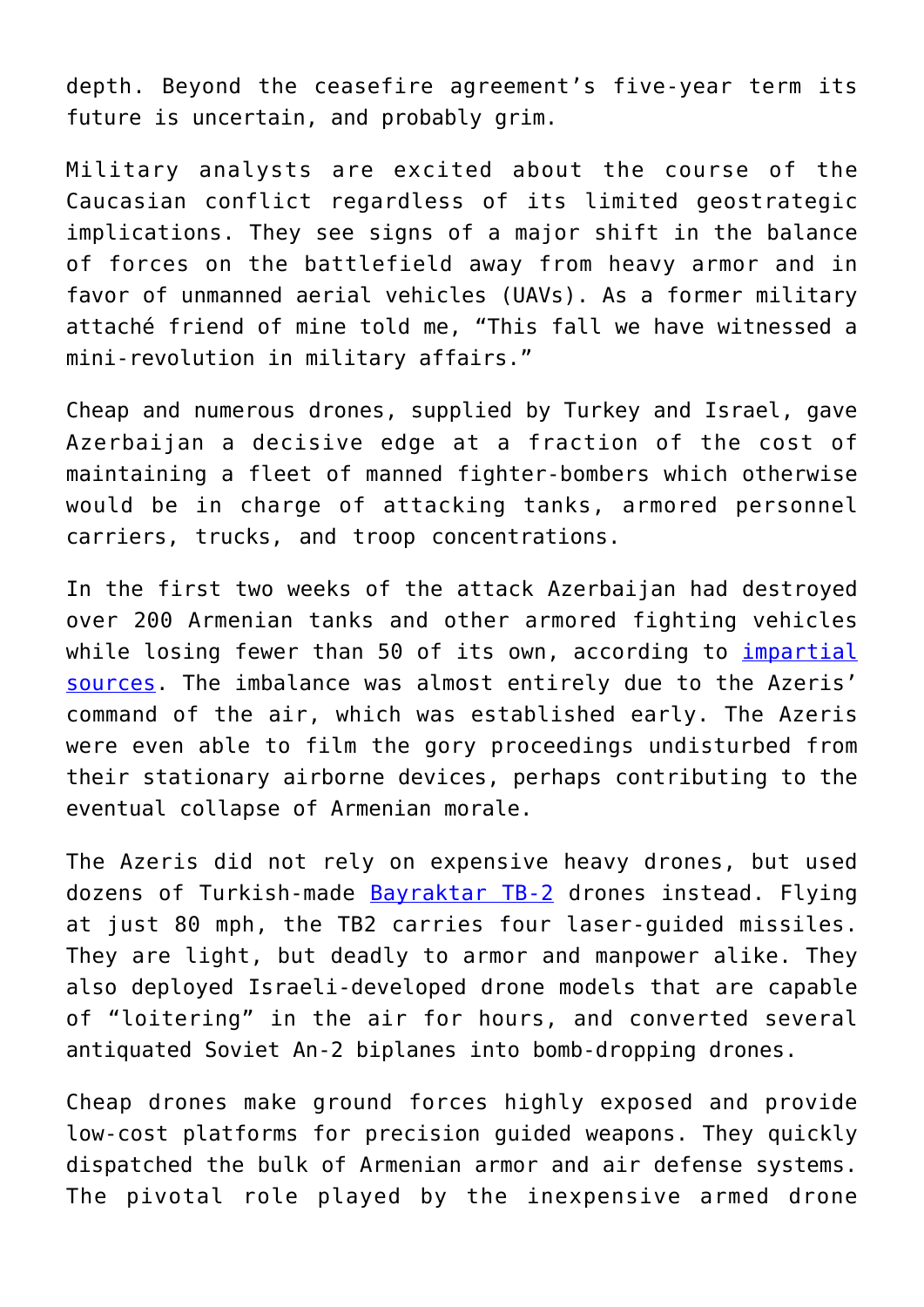appeared to some analysts to be a military game changer that could accelerate the demise of the conventional tank.

But does this signify the end of the tank? Not at all. Since its debut at Cambrai in 1917, the tank has provided a powerful mix of three key battlefield factors: mobility, firepower, and protection. Its imminent demise has been predicted many times, notably in the context of [William Lind's](https://www.amazon.com/Generation-Warfare-Handbook-William-Lind-ebook/dp/B017IP1JM2)*[Fourth Generation](https://www.amazon.com/Generation-Warfare-Handbook-William-Lind-ebook/dp/B017IP1JM2) [Warfare](https://www.amazon.com/Generation-Warfare-Handbook-William-Lind-ebook/dp/B017IP1JM2)*.

I know and respect Lind, but he is simply wrong on this matter. The [Main Battle Tank \(MBT\)](https://www.youtube.com/watch?v=W8HVOBzg2pE), supposedly vulnerable in urban zones and allegedly easy to destroy by dispersed irregulars, is still the indispensable weapon system. Current and former field commanders agree on that. The key is to use the MBT in integrated combat teams. Tanks are indeed vulnerable when deployed on their own and the Armenians fatally made the mistake of doing so.

The underlying concept of integrating mobility, firepower, and protection is still sound. Too many civilian critics of the tank look at the beast in isolation. If not used correctly it is indeed an expensive, clumsy, and vulnerable device. This was famously shown in May 1940 by the failure of the French Army to create independent armored units. By dispersing their armor as infantry support, they ensured its defeat.

In the 1973 Yom Kippur War, Israel made the mistake of trusting its armor and air force to act in tandem in dealing with the Egyptian and Syrian armies. Belatedly and at great cost, they grasped that the key to operational success is creating combat teams that integrate armored personnel carrier-mounted infantry, combat engineers, and long-range artillery.

The Armenians made the mistake of clumping their armor in tight formations, with no visible effort to disperse or camouflage their MBTs. The Serbian Army [did the exact opposite](https://www.jstor.org/stable/40389186?seq=1)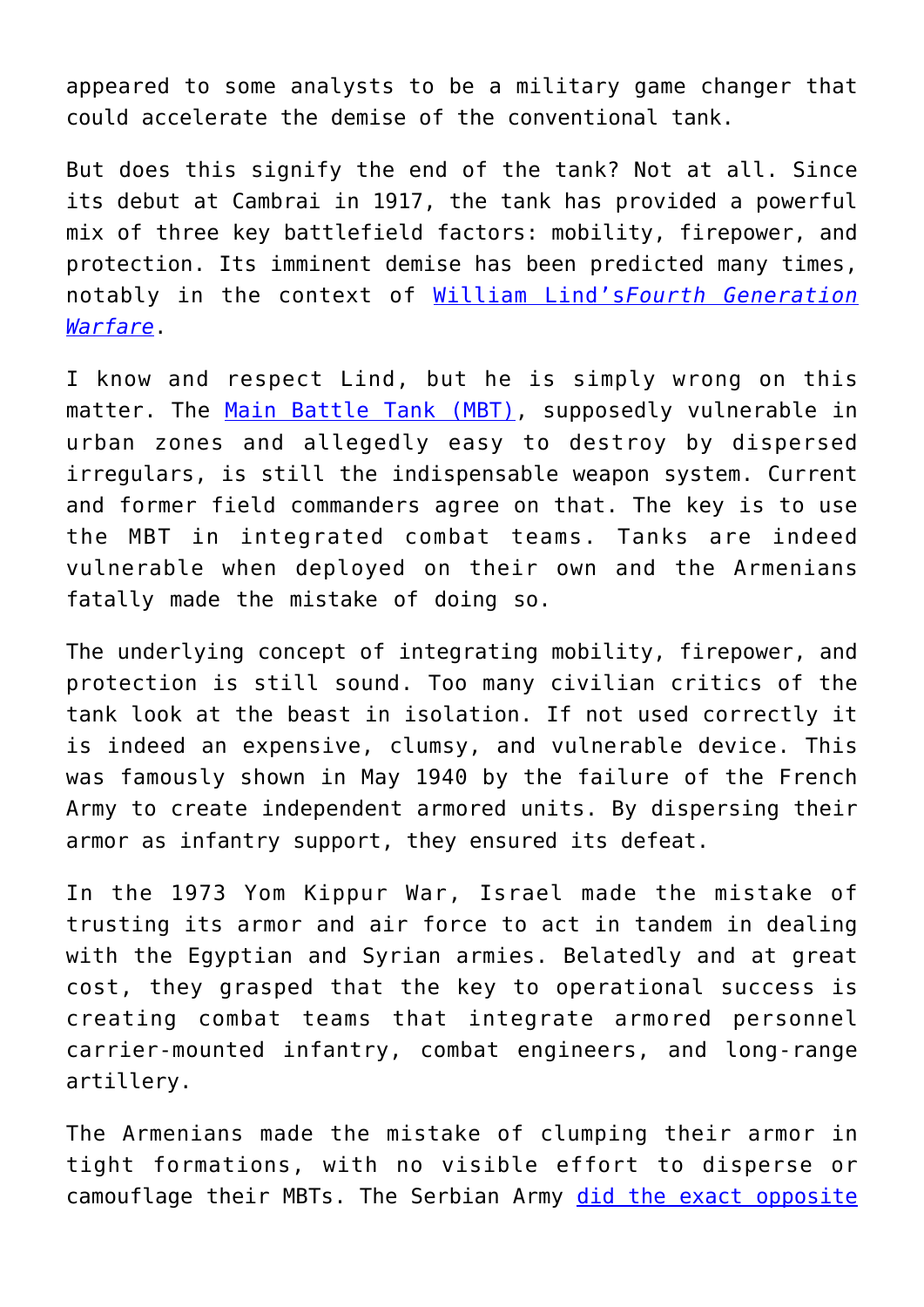during the Kosovo conflict in the late 1990s, to great effect. The lesson is enduring: dispersal, camouflage, and integration with mechanized infantry, artillery, and combat engineers are the keys to success.

Had the Armenians acted accordingly, creating their own stockpiles of UAVs, the outcome could have been different. Instead, they spent \$100 million on six state-of-the-art Russian jets, which didn't even take part in the operations. They could have purchased many anti-drone technology and antiaircraft artillery devices.

In operational terms, the defeat of the Armenians was due to their flawed operational doctrine, and not to their reliance on tanks as such. In strategic terms, their defeat was inevitable because Putin did not feel that defending Armenian interests in the Caucasus was nearly as vital to Russia as defending South Ossetia or the Donbas further north. *Vae victis…*

—

## *Dear Readers,*

*Big Tech is suppressing our reach, refusing to let us advertise and squelching our ability to serve up a steady diet of truth and ideas. Help us fight back by [becoming a](https://www.chroniclesmagazine.org/subscribe/) [member](https://www.chroniclesmagazine.org/subscribe/) for just \$5 a month and then join the discussion on Parler [@CharlemagneInstitute!](https://parler.com/profile/CharlemagneInstitute)*